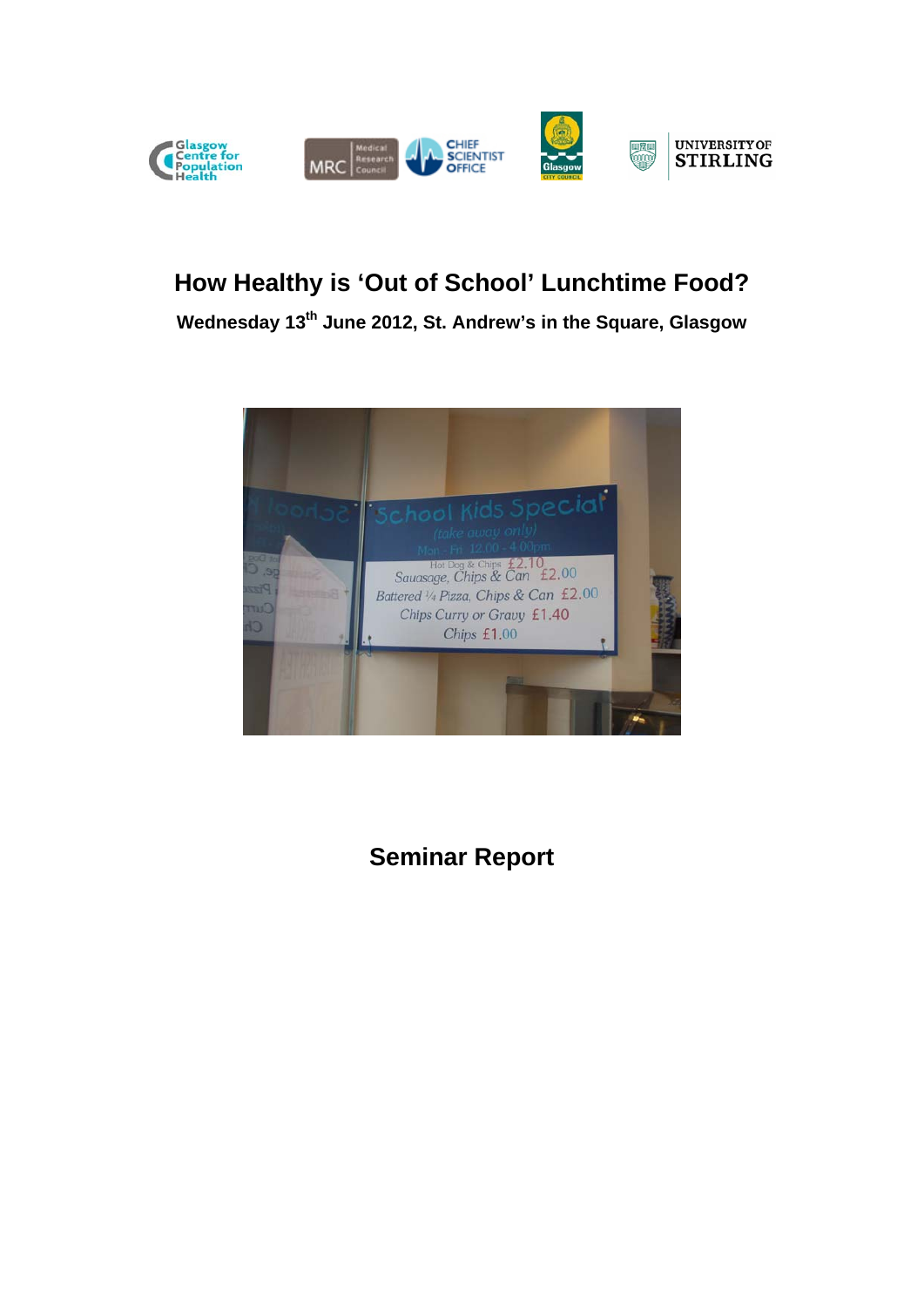#### **Introduction**

<span id="page-1-0"></span>Poor nutrition and increasing prevalence of obesity are major public health challenges in Scotland today and there have been repeated calls for action at a number of levels to improve healthy eating and reduce obesity among Scottish children and young people.<sup>[1](#page-12-0), [2](#page-12-1)</sup> Healthy school food policy can play an important role in provision and promotion of a healthy diet among children and young people.<sup>[3](#page-12-2)</sup> The Scottish Government's Route Map Towards Healthy Weight recommends specific measures in the school setting including: "supporting schools to make remaining in school for lunch more attractive to secondary school pupils through a range of innovative measures"; and "exploring measures to restrict access by children to nutritionally inappropriate meals and high energy and energy-dense foods from businesses located in the vicinity of school.["2](#page-1-0)

<span id="page-1-1"></span>Over the last decade, the school lunchtime environment and school meal standards have steadily improved through policy, legislation, and school-based healthy eating programmes and initiatives.[4](#page-12-3),[5](#page-12-4),[6](#page-12-5) However, despite these efforts, it is clear that challenges remain in successfully promoting healthy eating among Scottish children and young people both within school and beyond the school gate.<sup>[7](#page-12-6)</sup>

Since its inception, the Glasgow Centre for Population Health (GCPH), in collaboration with Glasgow City Council (GCC) and other partners, has facilitated a programme of research and evaluation one the impact of healthy school food policy on pupils' health and wellbeing in order to inform ongoing policy and practice. Key findings from this portfolio of research have highlighted the importance of the physical/social environment within school in promoting healthy eating behaviour among primary pupils. This research has also highlighted the multiple benefits of initiatives such as lunchtime stay-on-site policies for junior secondary school pupils. [8](#page-12-7),[9](#page-13-0)

On a less positive note and in line with other data, our research has found that food and drinks brought into school from home are often unhealthy – the majority of primary school pupils bring crisps, sweets or chocolate into school to eat during morning and lunchtime breaks.<sup>6</sup> At secondary school level, despite the provision of healthy school lunches in refurbished school canteens, many secondary pupils leave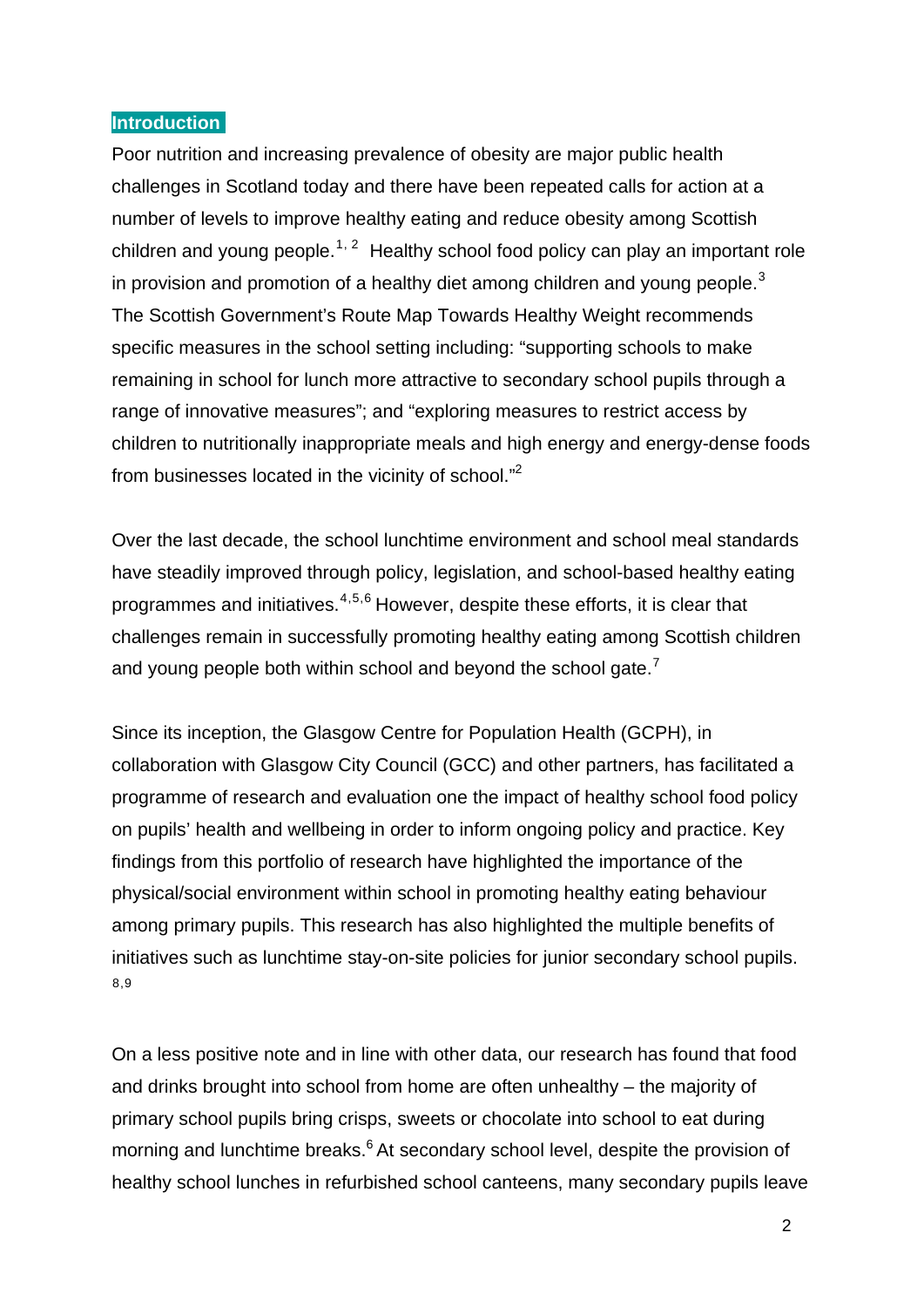school at lunchtime and purchase food and drinks of poor nutritional quality from nearby commercial outlets.<sup>[10](#page-13-1)</sup> We know that secondary pupils leave school during lunchtime for a number of reasons including getting out of the school environment, fresh air, being with their friends etc.<sup>[11](#page-13-2)</sup> In relation to food choices on the high street, we also know that children and young people are susceptible to marketing strategies and promotions that encourage them to buy foods that are high in fat, sugar and salt.<sup>[12](#page-13-3)</sup> In addition, parenting practices in the home environment exert an important influence on family eating behaviour and attitudes towards healthy eating.<sup>[13](#page-13-4)</sup> So, why, how and where our children and young people eat and drink during the school day and at home is a complex issue dictated by multiple influences which need to be further explored and understood if healthy eating is to become commonplace throughout childhood and adolescence.

## **Research seminar format**

During 2011, GCPH facilitated two research studies: firstly, to explore ingredients for success in sustaining school lunchtime stay-on-site policies for junior secondary pupils; and secondly, to assess the external commercial environment and the quality of popular 'off-site' food consumed by pupils from food outlets in the vicinity of schools. A research seminar was held on the morning of Wednesday  $13<sup>th</sup>$  June 2012 to present and discuss findings from these two research studies and to debate and agree priorities for future action. The format of the morning consisted of presentations, followed by a 'question-time' discussion session with a panel of experts/decision-makers (see Appendix 1 for programme). Carol Tannahill, Director of GCPH, chaired the morning's proceedings, facilitating questions, discussion and debate.

The seminar attracted almost 100 delegates from diverse backgrounds including pupils, teachers, parents/carers, catering staff, academics, local politicians and public health professionals (see Appendix 2 for delegate list).

## **Presentations**

The event commenced with a keynote presentation from Councillor Stephen Curran, GCC's Executive Member for Education and Young People. During his presentation Councillor Curran reaffirmed the council's commitment to making Glasgow a 'child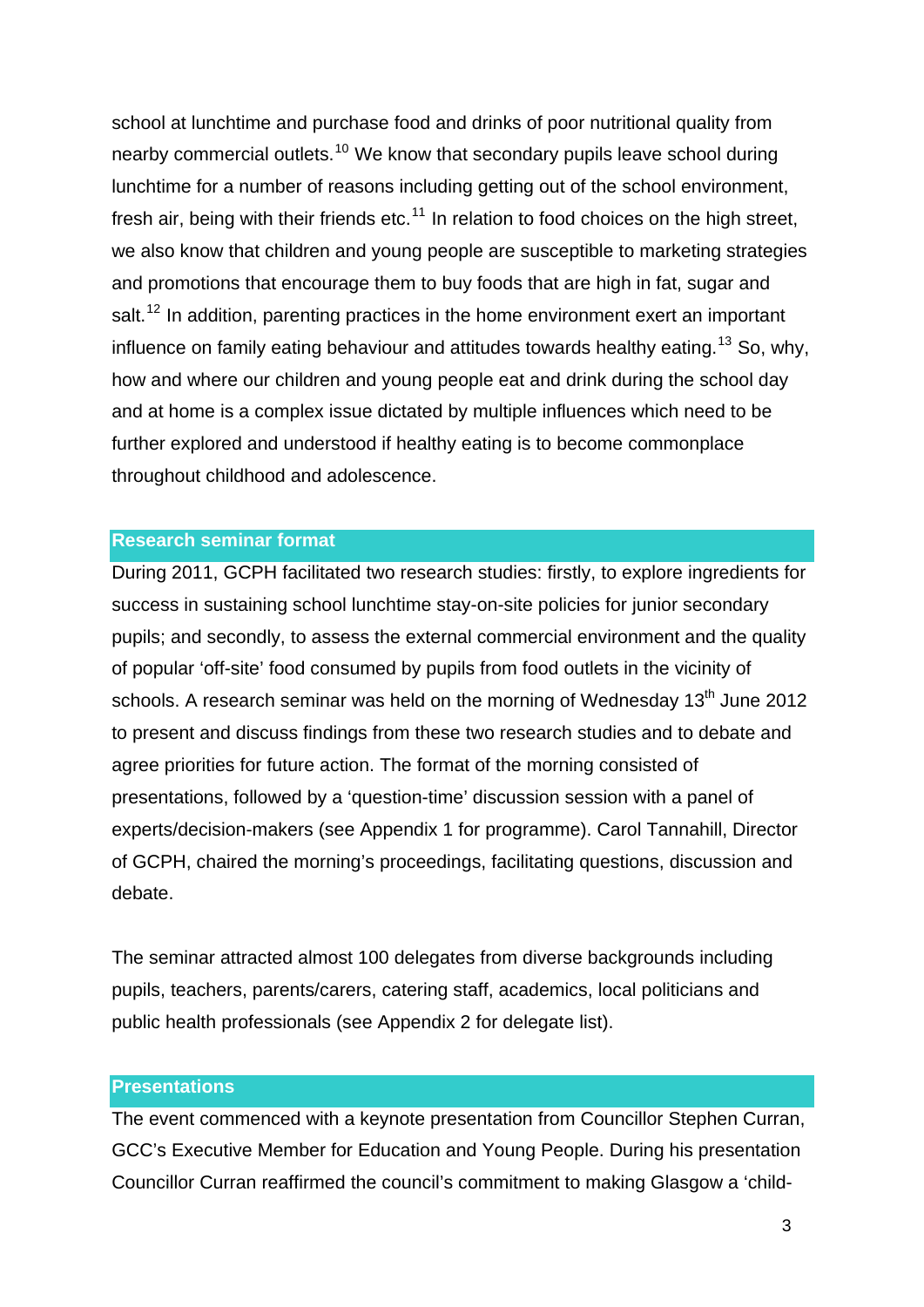friendly' city and his support for greater use of licensing powers to tackle over provision of fast food outlets in communities. He concluded by applauding the success of initiatives such as school stay-on-site policies for junior secondary pupils but agreed that more needed to be done to encourage healthy eating among all young people.

Councillor Curran's input was followed by a presentation from Linda de Caestecker (Joint Director of Public Health for NHSGGC and GCC) who painted a compelling picture of the health implications of poor nutrition and growing levels of obesity among Scottish children and young people. She also emphasised the need for more effective action to encourage healthier eating among this population group. A copy of Linda's presentation is available on the GCPH website at <http://www.gcph.co.uk/healthyschoolfoodpolicy>.

Key points from Linda's presentation are:

- Poor nutrition is a continuing public health challenge in the Scottish population and is known to contribute to increased risk of overweight and obesity.
- Scotland has one of the highest rates of child obesity and overweight in the world and levels are rising. Increased consumption of energy dense food outside the home is a recognised driver of the obesity epidemic.
- Obesity is a major risk factor for high blood pressure, heart disease, cancer, diabetes and other diseases. It also has significant adverse effects on mental health and wellbeing.
- Robust school-based policies and legislation have placed health promotion and healthy eating at the heart of school activities. Although school meal standards have improved, uptake is declining in secondary schools.
- We need a much stronger approach making better use of regulation and legislation to encourage the uptake of healthier food outside school. There are examples of successful action by local authorities elsewhere in the UK.
- Our priority should be to have more comprehensive planning and policy initiatives if we are to be successful in encouraging our children and young people to eat more healthily beyond the school gate.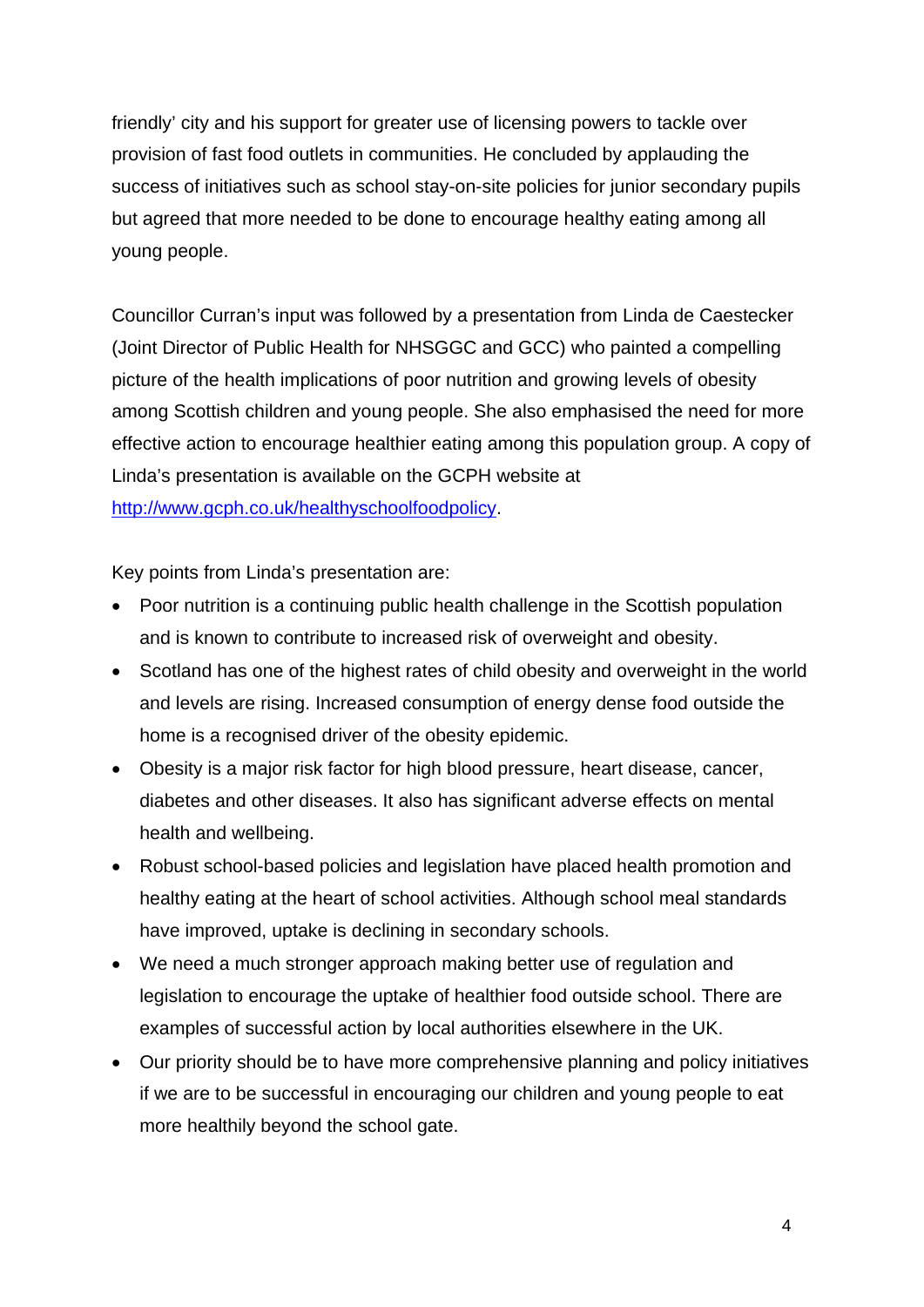Following Linda's overview, Fiona Crawford, Programme Manager at the GCPH and Dionne Mackison, Public Health Nutritionist at the University of Stirling, presented the research findings from the two related studies. The first study involved qualitative research conducted by ScotCen Social Research on behalf of GCPH to explore factors involved in successful, sustainable lunchtime stay-on-site policies. Conclusions from this study were that secondary school stay-on-site policies for S1 pupils have positive impacts on pupils' health and well-being that extend beyond healthy eating including social benefits, less exposure to road traffic, reduced risk of bullying and better pupil/teacher relations. Approaches that use encouragement to stay-on-site during school lunchtime are much more popular with pupils than enforcement. Lunchtime activities are very popular and can contribute to the sustainability of stay-on-site policies.

The second collaborative study<sup>\*</sup> compared the quality of popular foods purchased by secondary pupils from outlets near five Glasgow secondary schools with Scottish nutrient standards for school lunches. Conclusions were that eating out at lunchtime is very popular among secondary pupils. Many commercial outlets use targeted marketing strategies to encourage pupils to buy food and drinks including lunchtime offers, meal deals and price promotions. 'Out of school' savoury foods, popular with secondary pupils are high in energy, fat and salt and are of very poor nutritional quality.

Recommended school-based measures to promote healthy eating among secondary school pupils include:

- Continuation of lunchtime stay-on-site policies for junior secondary pupils.
- Education and awareness raising through the school curriculum.

- Further development of innovative approaches such as the introduction of food kiosks in school grounds.
- Greater parental/carer involvement in school-based healthy eating initiatives.

<span id="page-4-0"></span>The research was funded by GCPH and the Scottish Collaboration for Public Health Research and Policy (SCPHRP) and undertaken as a collaboration between GCPH, SCPHRP, Glasgow City Council, the MRC/CSO Social and Public Health Sciences Unit, and the University of Stirling.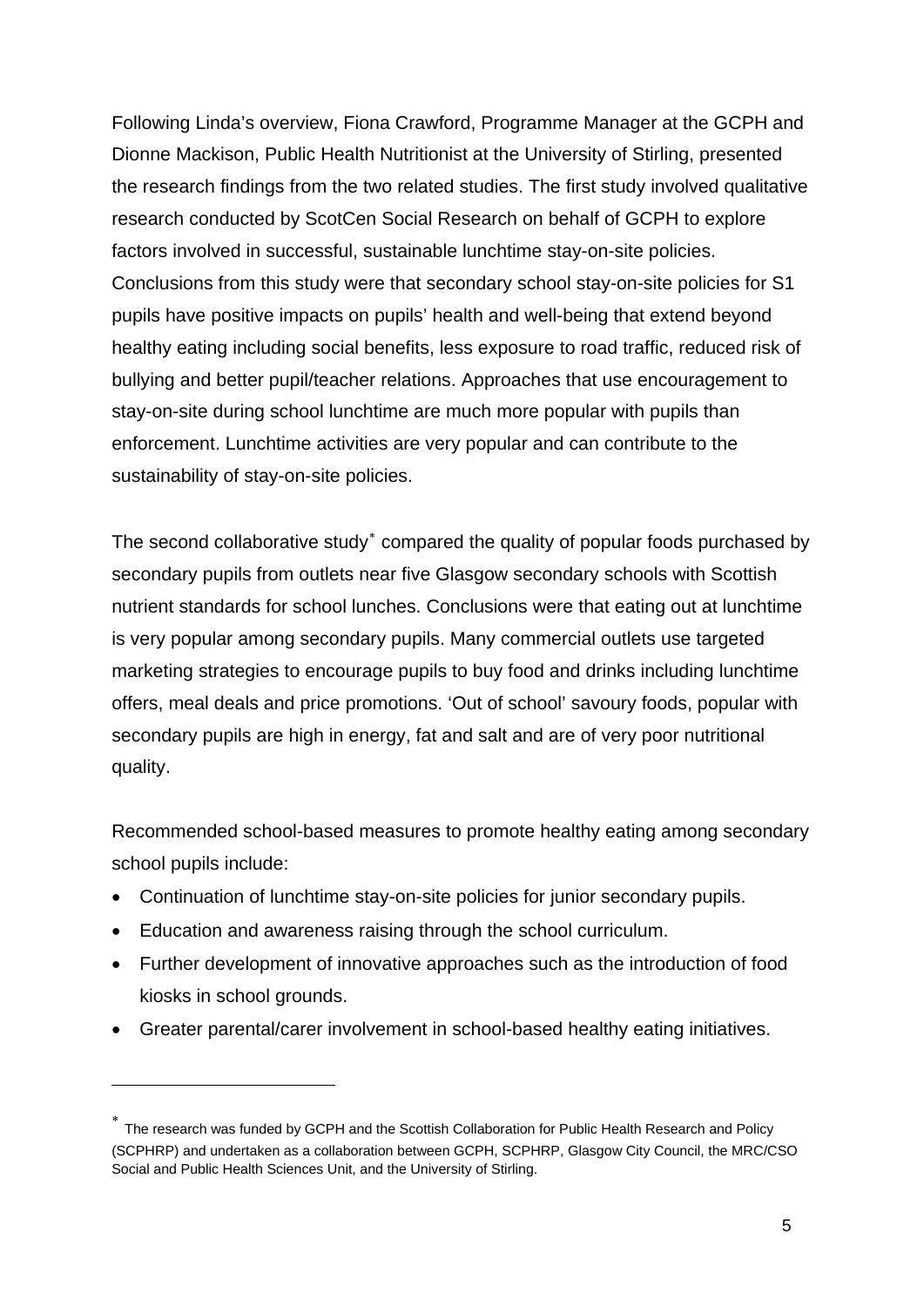Regulatory measures that could be applied by local authorities in neighbourhoods near schools include:

- Utilisation of licensing and planning powers to control number and concentrations of commercial outlets selling take-away food in neighbourhoods near schools.
- Extension of the role of environmental health departments in licensing, food safety/hygiene and nutritional regulations to improve the nutritional quality of commonly available take-away foods.

A copy of Fiona and Dionne's presentation is available on the GCPH website at <http://www.gcph.co.uk/healthyschoolfoodpolicy>.

## **Panel session**

The panel comprised the following individuals:

- Alastair Brown (Head of Environmental Health, Glasgow City Council)
- Fiona Crawford (Public Health Programme Manager, GCPH)
- John Frank (Director, MRC Scottish Collaboration for Public Health Research and Policy)
- Ross Kerr (Director, Healthy Living Programme, Scottish Grocers' Federation)
- Maureen McKenna (Director of Education Services, Glasgow City Council)
- David Melvin (Managing Director, Cordia (Services) LLP)

At the beginning of the panel session, members of the panel (who had not already presented) were invited to provide brief individual responses to the presentations. The following is a synopsis of panel members' main points:

## **David Melvin**

David commented that secondary school meal uptake rates in Glasgow had now risen to 47%, from a low of 40% in 2009, when the Nutrition Act was implemented. He reminded the audience that Glasgow school meal prices were the lowest in Scotland, but that pupils' choices around what they eat are influenced by many other factors such as advertising/branding, peer pressure, and habits. He pointed out that the unhealthy 'out of school' foods on sale were not subject to the same level of legislation as school meals. He emphasised that Cordia does its best, within the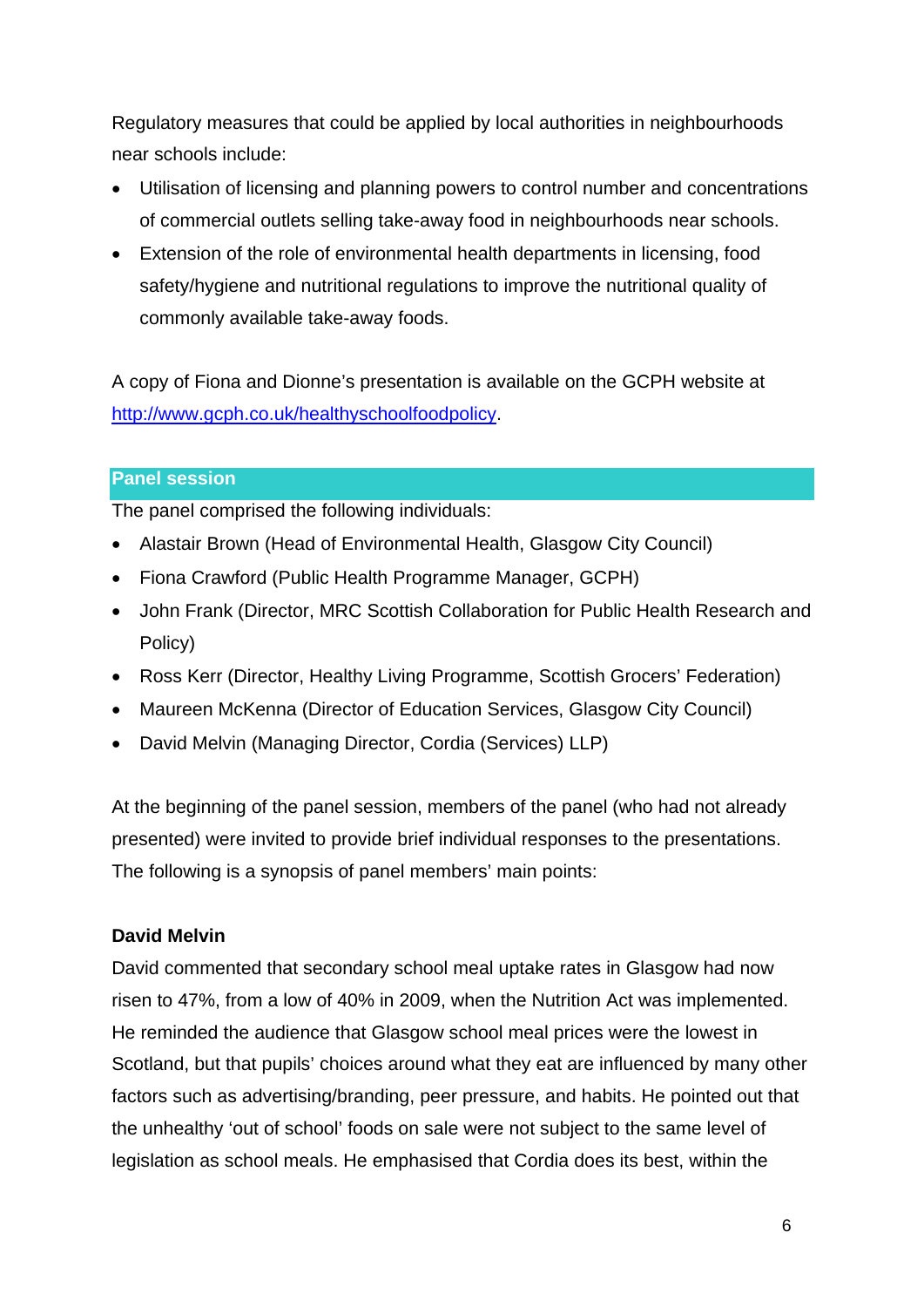legislation, to make sure the food supplied on school premises is attractive and well presented, and that the amount of time pupils spend queuing is minimised. However, as long as the pupils can purchase what they want off-site, he proposed that decisions around lunchtime food will come down to individual choice. He added that the Scottish Government has quite rightly limited unhealthy choices within schools through legislation but that we must make sure that this continues beyond the school gate.

### **John Frank**

John was very struck by the nutritional quality of the foods analysed. He described them as 'borderline toxic', likening the potential effects of prolonged intake of these foods to progressive arsenic poisoning. He also reminded the audience of the stress placed on the gastro-intestinal tract following ingestion of levels of fat present in some of the savoury food items analysed. He argued that on child protection grounds, something must be done. He was also interested to see if the audience felt that a good option would be to regulate the zones around the schools and extend environmental health powers to help tackle this issue. He stated that he thought it was important to target unhealthy foods, rather than businesses.

#### **Ross Kerr**

Ross outlined his work in helping convenience stores to promote the sale of healthier products. Retailers, when supported, are often keen to be involved in offering healthier produce to customers including school pupils, although this can be difficult if there are fast food outlets nearby. He noted that the Scottish Grocers' Federation are planning to produce a 'gold standard' for convenience retailers to help them to provide a healthier option for pupils who purchase food during school lunchtime. Ross also mentioned the Healthy Living Award which promoted healthy food provision by caterers and fast food outlets and he encouraged more collaboration between everyone involved in food related projects and initiatives.

### **Alastair Brown**

Alastair explained that GCC's environmental health department has a statutory duty to monitor premises that sell hot food and apply appropriate legislation as necessary. This scrutiny could relate to food safety and hygiene or be due to other reasons such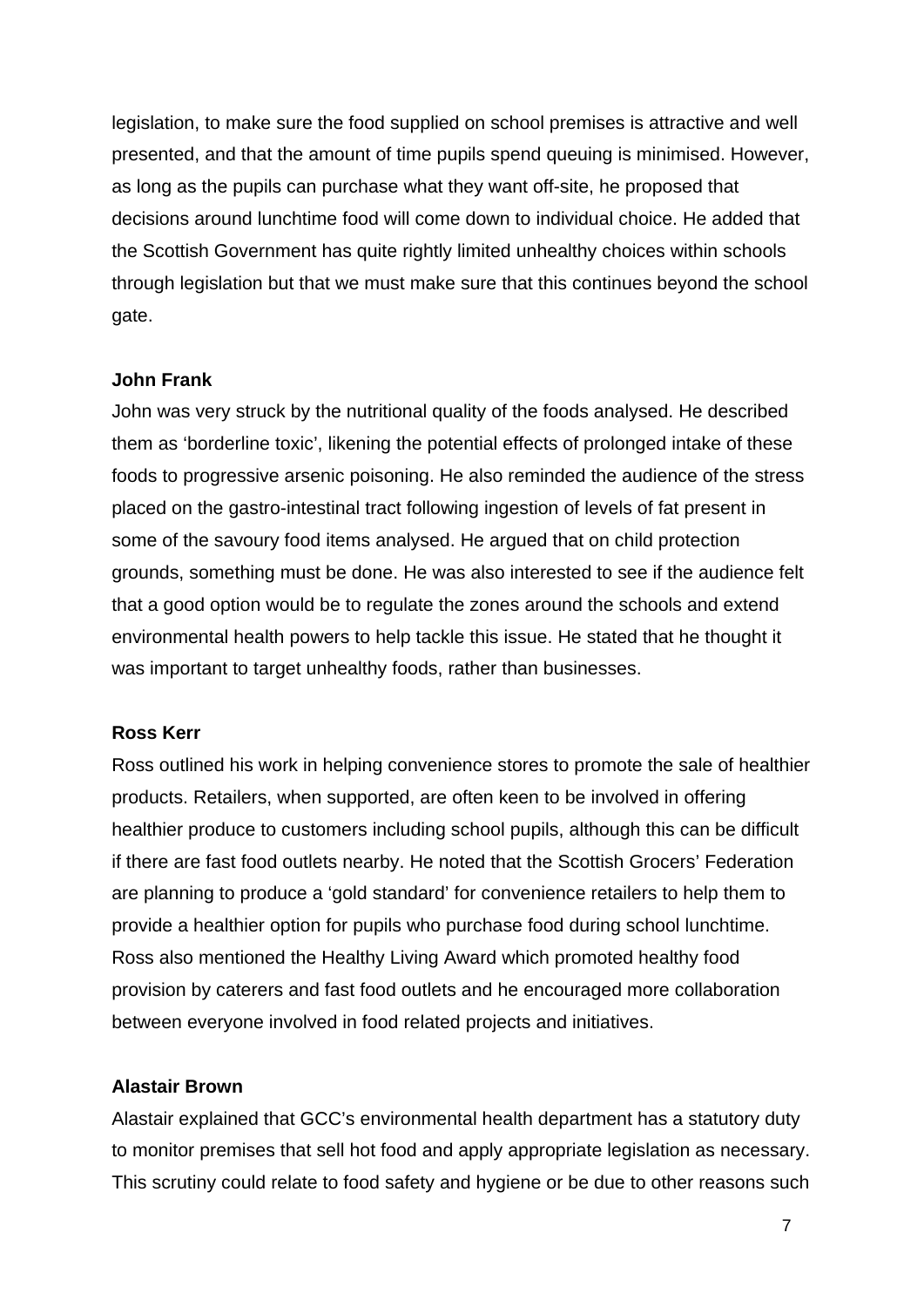as condition of commercial premises. He emphasised that the environmental health department in Glasgow already applies current legislation through Scottish Parliament statute or through the licensing regime using an open and consistent approach. He proposed that if new legislation is to be successfully introduced, it needs political support, it should be consistently applied, it must be reasonable and it should achieve its aim. Alastair's feeling as a regulator was that regulation of business premises should be the end point when all other options have been exhausted.

## **Maureen McKenna**

Maureen reminded the audience that the original pilot lunchtime stay-on-site policies focused on encouraging S1 pupils to stay in school through the provision of a range of lunchtime activities. However, sustainability is an issue as the provision of lunchtime activities depends on what can be organised by individual schools within their own resources. Maureen commented that she favoured a 'menu' of options for young people to encourage them to stay in school with the provision of activities where possible, but that 'off site' outlets could be established and promoted that sold healthy food so that young people could leave the school premises at lunchtime and still have access to a healthy lunch. She also commented that she felt there was more to do in relation to more comprehensive stay-on-site policies in primary schools as P7 pupils in a number of primary schools leave school at lunchtime in anticipation of the opportunity to do so in secondary school. Parents can be an important influence if they insist that their children should have the choice of leaving school at lunchtime. It is important to remember that there are a range of factors and pressures that schools have to deal with.

A 'question-time' plenary session followed panel members' inputs. A range of questions and comments were aired relating to influences on healthy eating both within school and beyond the school gate. Regulatory issues, cost, taste and the school meal environment featured as popular themes for discussion.

### **Licensing and regulation**

Clarity was sought from the floor regarding whether the external food outlets studied in neighbourhoods around schools were required to obtain a food license and what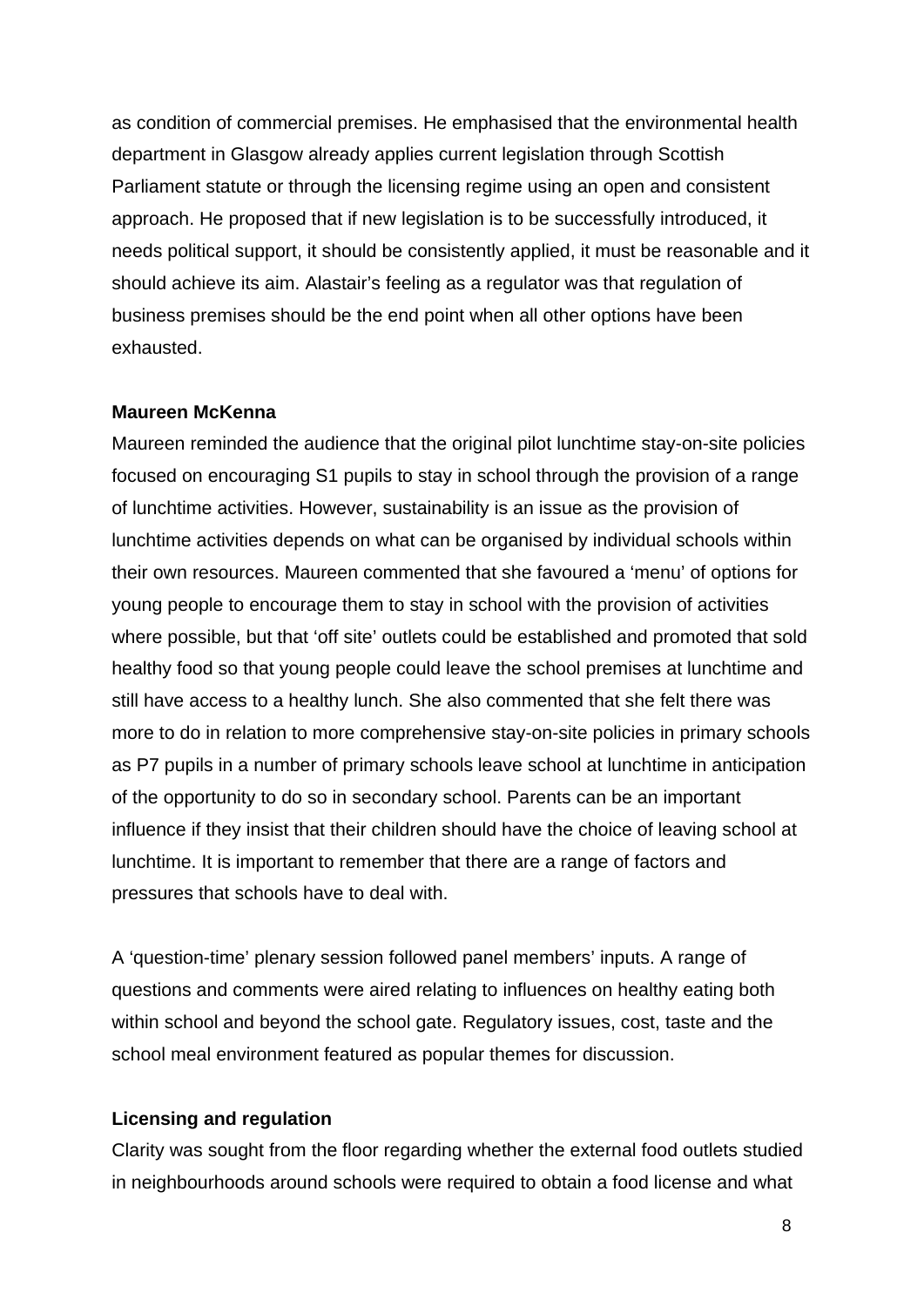potential existed for better policing/control of foods and drinks on sale through the use of licensing. One delegate proposed that outlets around schools should not be allowed to operate until after 4pm to restrict access to them by school pupils during the school day. Alastair Brown responded to these questions and comments from an environmental health perspective explaining that some fixed premises such as shops, retails units etc. are covered by the Civic Government Act and will be licensed by the Local Licensing Authority. However, although a food business is obliged to register with its local authority, a license may not be required unless, for example, catering after 11pm is being sought. Therefore, many food retail outlets in Glasgow will not be covered by the licensing regime although mobile street traders (vans) are licensed. For any license that applies to either a fixed premises or a street trader there will be a raft of conditions applied by the licensing authority such as the 300 metre exclusion zone for street traders operating near schools (introduced by Glasgow City Council Licensing Authority in 2009). All in all, Alastair's view was that there is a limit to what can be achieved by a licensing regime in relation to improving the nutritional quality of food and drinks on sale in food retail premises.

This issue was picked up in subsequent debate and discussion. Alastair's final comment supported John Frank's previous suggestion that regulating foods rather than businesses made more sense and might be more achievable. Alastair cited recent tobacco legislation as an example. Fiscal taxation of tobacco is used to try and discourage smoking at a population level. In addition, smoking has been banned in public places and new legislation has been introduced which will restrict the display and promotion of tobacco. Both measures are examples of targeted legislation aiming to act on a health damaging product rather than an outlet. An example directly relating to nutrition is that of foods containing trans fats which have been banned at a city (New York) and country level (Denmark) elsewhere. So it is possible to regulate the nutritional content of specific foods if there is good public health evidence that they damage health. Regulation of this sort would require fiscal policy change and action by the Scottish Government.

### **Cost and taste of school meals in comparison to 'out of school' food**

A number of delegates posed questions and comments regarding the influence of cost and taste in relation to pupils' decision making around lunchtime food.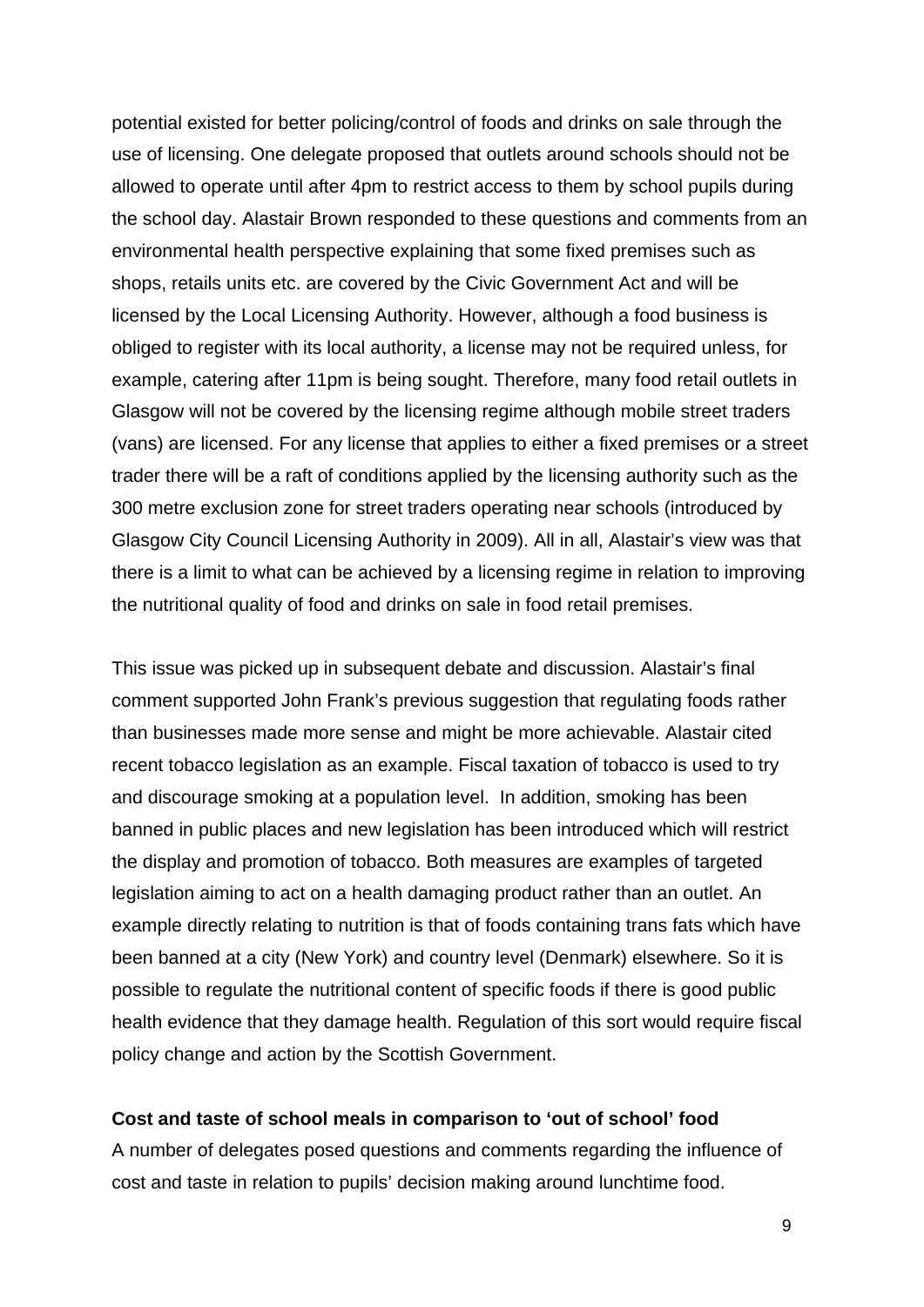David Melvin provided an initial response to these issues. His view was that cost was not a major influence as school meals in Glasgow at £1.15 per meal (for paying customers) are the cheapest in Scotland. David felt that taste was a major influence on pupils' decisions as to whether to eat on or off site. The sudden drop in school meal uptake following the introduction of the Schools Nutrition and Health Promotion Act (and accompanying nutritional regulations) in 2009 could be explained by the changes made to food available within school – reduction of sugar, fat and salt in all foods, removal of carbonated drinks, chocolate, and limited availability of crisps. When pupils' palates are used to a salt or sugar driven diet, he proposed that it was very difficult for them to accept lower fat and salt in school meal menus. Linda de Caestecker suggested that there were other ways of flavouring food without salt and that different menus could be considered. David agreed with Linda's points and stated that Cordia review and change menus regularly in consultation with pupils. In addition, he noted that some of Cordia's suppliers are now beginning to adjust their products to accommodate nutritional regulations while optimising flavour. There was a further comment from a pupil on the issue of taste, requesting that Cordia explore different methods of cooking some foods (such as grilling rather than oven cooking burgers) to improve taste. David agreed that Cordia should consider new cooking methods and appropriate equipment to enhance flavour where possible.

Lastly, a senior secondary pupil commented that the S1 stay-on-site policy operating in her school had had a negative effect on other pupils. In this pupil's school, the school roll was large but the dining area was small. She commented that the presence of over 200 S1 pupils in the school canteen meant that there was little space for anyone else and resulted in an unpleasant, noisy, overcrowded environment. Fiona Crawford responded to this point advising that practical issues such as lack of space had previously been identified during the earlier evaluation of stay-on-site policies. She commented that potential solutions to this issue would involve adapting the physical environment of school canteens to create more, better quality space which, given current economic constraints seemed unlikely. Fiona added that many schools in other European countries operate staggered lunch breaks to overcome this problem.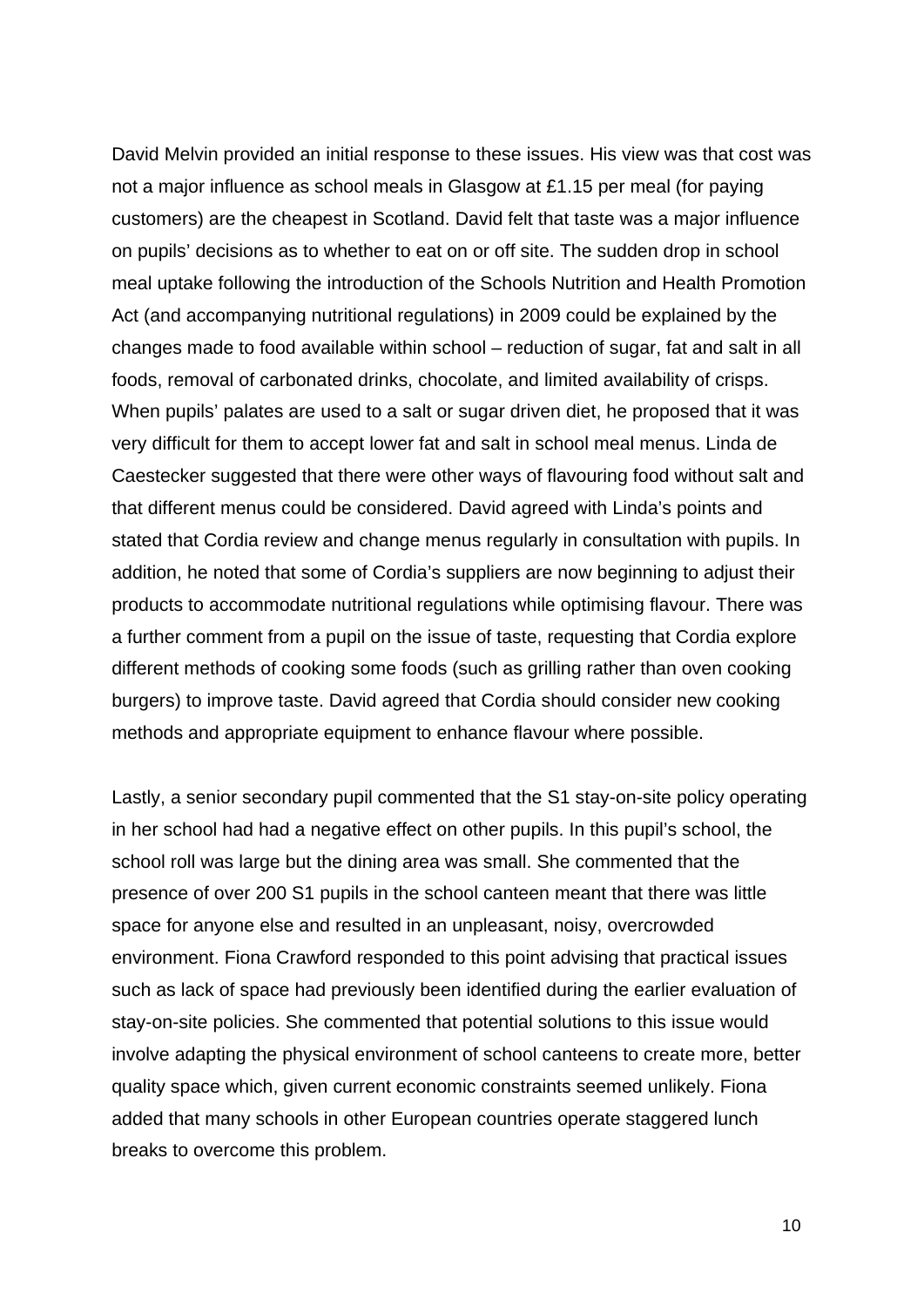Following the panel session, delegates and panel members were invited to provide their main recommendations for next steps.

A number of delegates agreed with previous proposals for tighter regulations in neighbourhoods near schools to improve the external commercial food environment for pupils and the wider community. It was felt that regulation (whether licensing or legislation) should be carefully thought through, be well drafted and it should be remembered that it would have resource implications in terms of implementation. As well as regulation, it was suggested that work should be undertaken with local food outlets to encourage food retailers to provide and promote healthier options.

David Melvin, on behalf of Cordia, undertook to consult more widely with secondary pupils regarding school meal menu options to cater more effectively for pupils' tastes and preferences. In addition, David stated that it would be helpful to continue to discuss the nutritional regulations with the Scottish Government with a view to exploring options for making the regulations less stringent.

Maureen McKenna emphasised the value of early intervention, positive parenting, school nutrition action groups and more general health promotion initiatives such as the Scottish Government's Cooking Bus in promoting healthy eating among children and young people. She also voiced doubt if it would be possible to persuade the Scottish Government to relax the nutritional guidelines given the calls to tighten regulation beyond the school gate.

Ross Kerr reminded the audience of the differences between different types of food outlets. He cautioned against attempting to use licensing to restrict fast food sales between 9am and 4pm as he felt that this would not tackle the issue of accessibility of unhealthy food outwith the school day. He proposed that regulation of particular foods rather than outlets was a more sensible approach. He informed delegates that the Healthy Living Programme which now has involvement from 1,126 convenience stores has been successful in encouraging retailers to sell healthier options such as fruit and vegetables.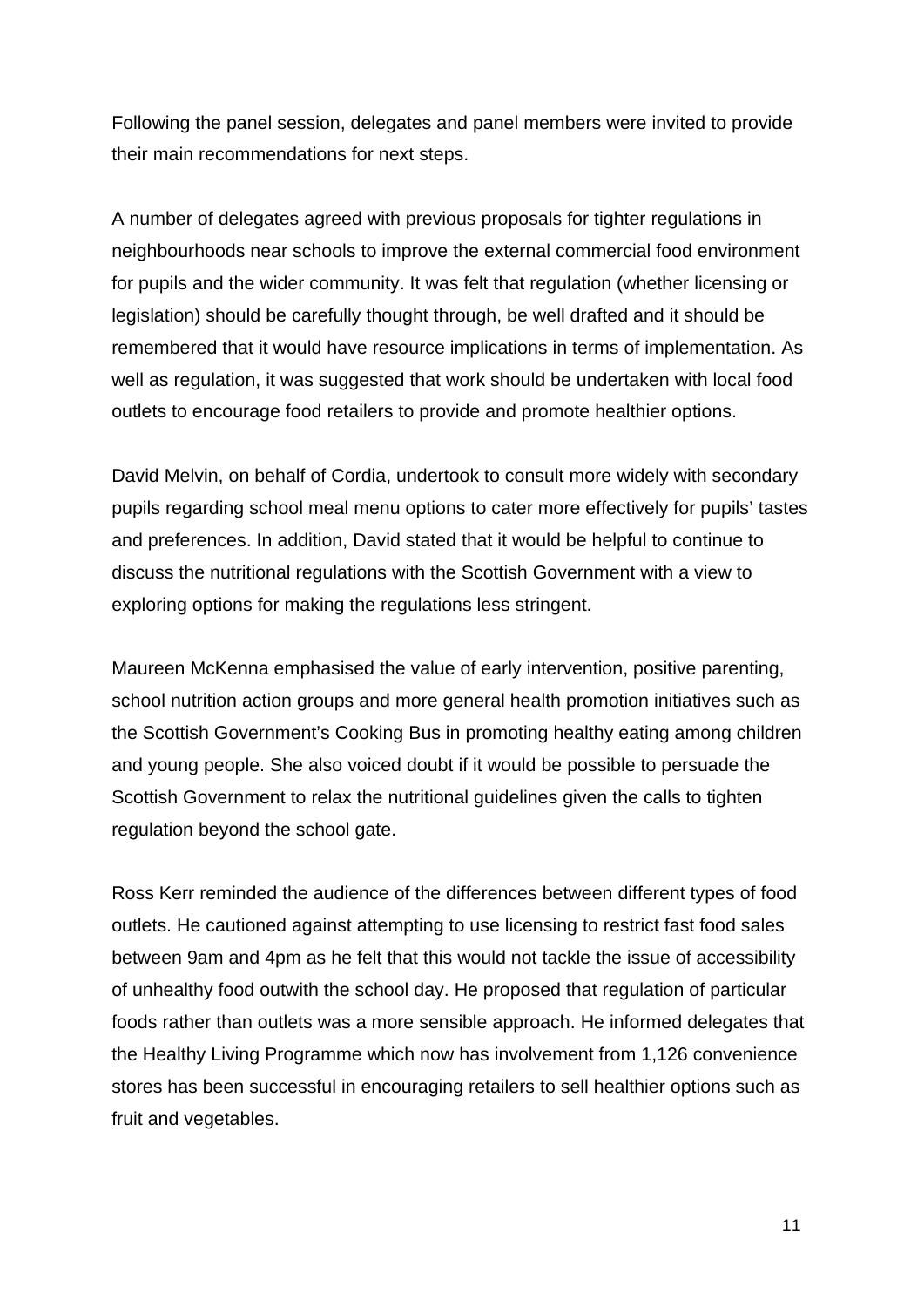John Frank considered that if a society has had a problem developing for 50 years, the solution cannot be visited upon young people between the ages of 11 and 15 years old. In addition, he reminded the audience that a reliance on individual behaviour change through personal motivation increased health inequalities. He proposed that Scotland could lead a move towards healthy eating at a societal level, if it could find a way to change economic and other incentives that promote consumption of certain kinds of foods, including their availability to children and young people under a certain age. This strategy has been successfully applied to the availability, sale and consumption of cigarettes. John felt that if some of these incentives could be changed, Scotland could lead the way towards trying to turn the tide of poor nutrition and obesity among the Scottish population.

Fiona Crawford's view was that if healthy nutrition in neighbourhoods around schools was to become a reality, a range of factors and influences at local, regional, national and global level need to be considered and addressed. She commented that food is important to everyone, so schools cannot address this alone; neither should they be asked to. Individuals, families, communities, local and national government all have an important role to play. There are good examples of effective use of regulation of tobacco and alcohol minimum pricing that could be drawn upon in relation to consideration of the regulation of specific foods and drinks that are known to be health damaging.

## **Conclusions**

Carol Tannahill, as Chair, provided some closing remarks. Carol agreed that there were multiple layers of influence at play in relation to policies and programmes to promote healthy eating among school pupils during the school day. She felt that there was no doubt that approaches needed to have sufficient scale to have an impact, but on the other hand, there was also evidence that incremental action and culture change, through a range of different approaches, could make a difference. She recommended that we should not only be ambitious about tackling challenges such as poor nutrition and obesity, but also be prepared to undertake actions within our control at the moment that will help to change our food culture over time and bring wider benefits to public health.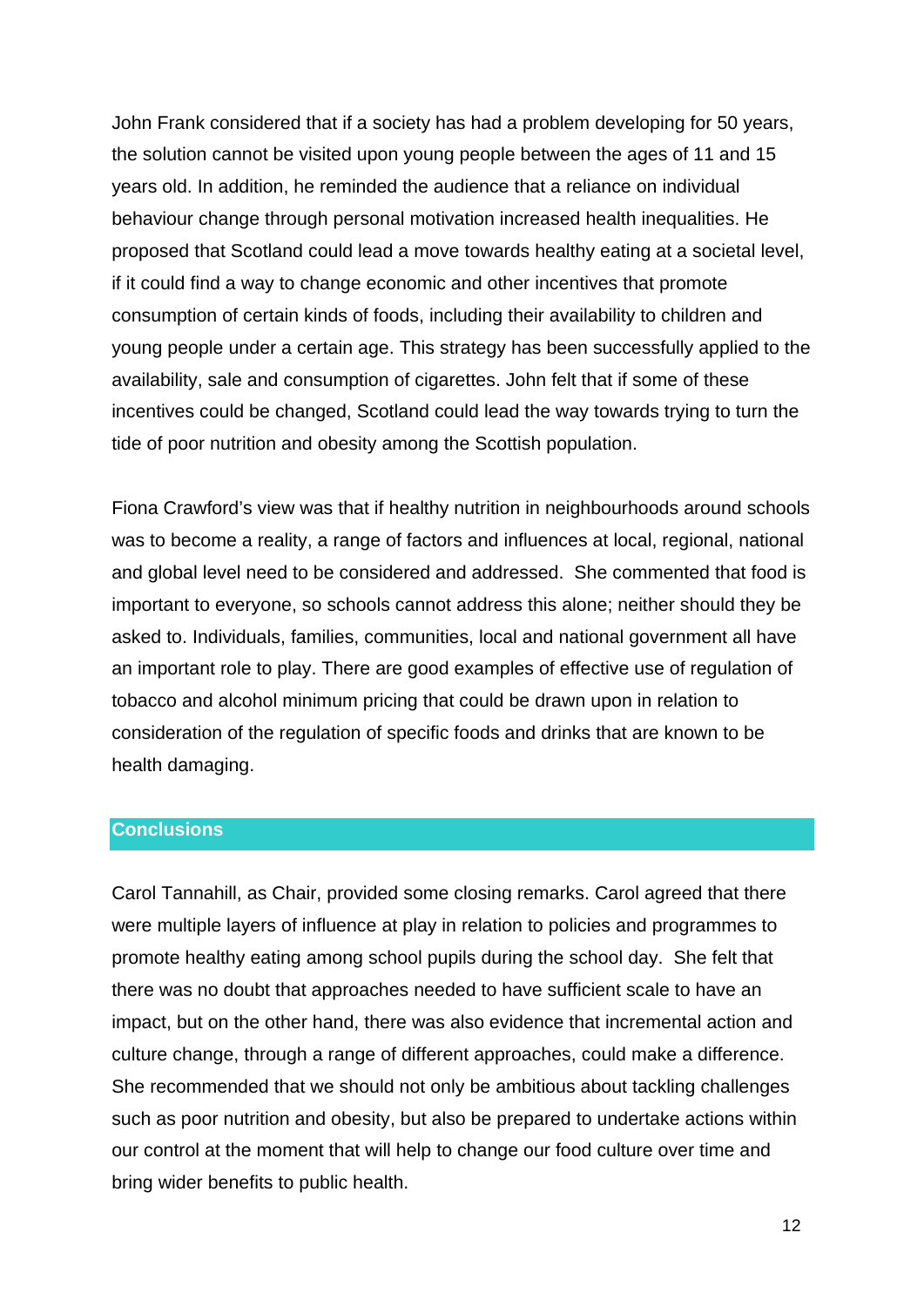## **Acknowledgements**

Thanks to:

- Carol Frame and Kelda McLean (GCPH) for organisation of the event
- Delegates for their attendance and participation
- Speakers and panel members for presentations and contributions
- Members of the research advisory group for their support and involvement in planning and delivery of the seminar

## **References**

<span id="page-12-0"></span><sup>1</sup> ScotPHO. Obesity in Scotland. An epidemiology briefing. Edinburgh: ScotPHO, 2007.

<span id="page-12-1"></span>2 Scottish Government. *Preventing Overweight and Obesity in Scotland. A Route Map towards Healthy Weight*. Edinburgh: Scottish Government, 2010.

<span id="page-12-2"></span>3 Shepherd J, Harden A, Rees R, Brunton G, Garcia J, Oliver S et al. *Young people and healthy eating: A systematic review of research on barriers and facilitators*. London: EPPI-Centre, Social Science Research Unit, Institute of Education, University of London, 2001.

<span id="page-12-3"></span>4 Scottish Executive's Expert Panel on School Meals. *Hungry for Success: A Whole School Approach to School Meals in Scotland.* Edinburgh: HMSO, 2003.

<span id="page-12-4"></span>5 Scottish Parliament. *Schools (Nutrition and Health promotion) (Scotland) Act*. Edinburgh: HMSO, 2007.

<span id="page-12-5"></span>6 Glasgow Centre for Population Health. *Healthy Food Provision and Promotion in Primary School: What impact is it having on food choices?* Glasgow: GCPH, 2007.

<span id="page-12-6"></span>7 Scottish Government. *Scottish Health Survey 2010 Summary of Key Findings.*  Edinburgh: Scottish Government, 2012.

<span id="page-12-7"></span>8 Glasgow Centre for Population Health. *Healthy food provision and promotion in primary and secondary school: impacts in school and beyond.* Glasgow: GCPH, 2007.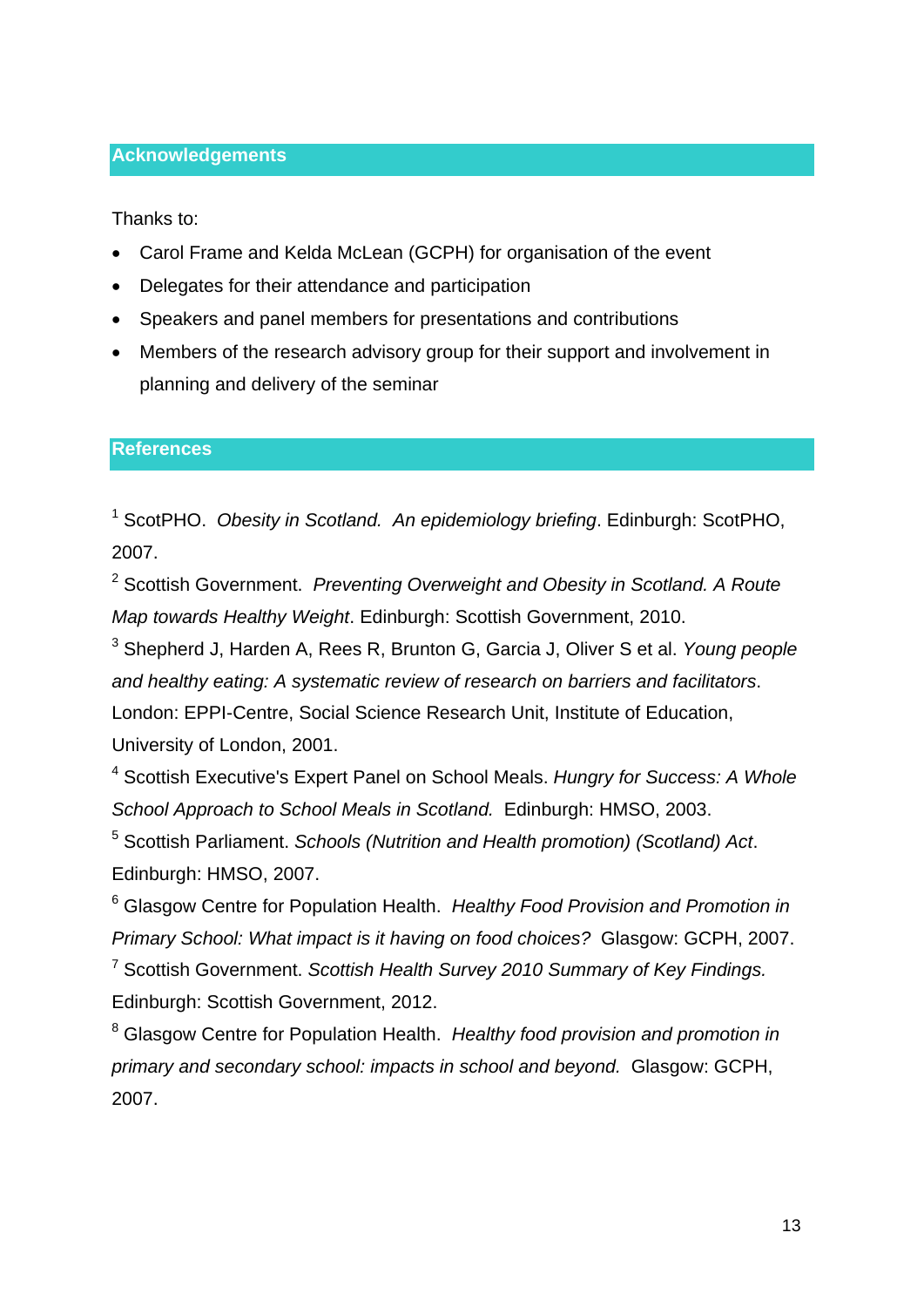<span id="page-13-0"></span>9 Glasgow Centre for Population Health. *Evaluating the impact of 'The Big Eat In' Secondary School Pilot.* Briefing Paper Findings Series No 27*.* Glasgow: GCPH, 2011.

<u> Andreas Andreas Andreas Andreas Andreas Andreas Andreas Andreas Andreas Andreas Andreas Andreas Andreas Andr</u>

<span id="page-13-1"></span>10 Scottish Government. *School Meals in Scotland.* Edinburgh: Scottish Government, 2011.

<span id="page-13-2"></span><sup>11</sup> Ison E. *Health impact assessment (HIA) of the lunchtime experience at St Mungo's Academy, Glasgow.* Glasgow: GCPH, 2007. Unpublished report.

<span id="page-13-3"></span><sup>12</sup> Hastings G, Stead M, McDermott L, Forsyth A, MacKintosh A, Raynor M et al. *Review of research on the effects of food promotion to children.* London: Food Standards Agency, 2003.

<span id="page-13-4"></span>13 Dowler E. Food and Poverty in Britain: Rights and Responsibilities. *Social Policy and Administration* 2002*;* 36(6):698-717.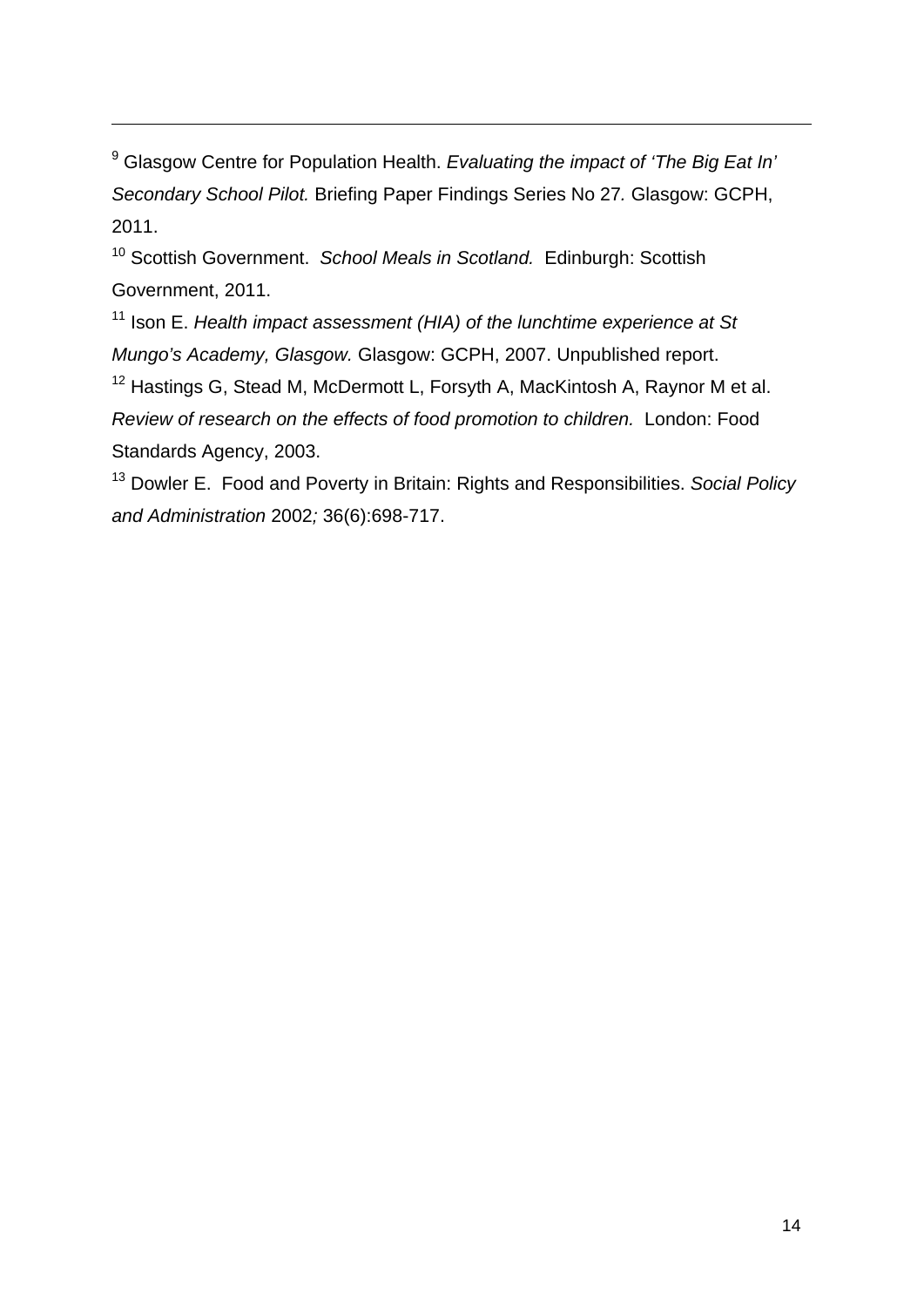



## **How Healthy is 'Out of School' Lunchtime Food? Research Seminar**

## **Wednesday 13th June 2012, 0930 – 1300 St. Andrew's in the Square, 1 St. Andrew's Square, Glasgow G1 5PP**

**Programme** 

| 9.30  | Coffee and registration                                                                                                                                                                                                           |  |  |
|-------|-----------------------------------------------------------------------------------------------------------------------------------------------------------------------------------------------------------------------------------|--|--|
| 10.00 | Welcome and introduction - Carol Tannahill, Chair (Director, Glasgow<br>Centre for Population Health)                                                                                                                             |  |  |
| 10.05 | Opening address by Councillor Stephen Curran (Executive Member for<br>Education and Young People, Glasgow City Council)                                                                                                           |  |  |
| 10.20 | A public health perspective on the importance of good nutrition within and<br>beyond school - Linda de Caestecker (Director of Public Health, NHS<br>Greater Glasgow & Clyde)                                                     |  |  |
| 10.40 | Presentation of research findings - Fiona Crawford (Public Health<br>Programme Manager, Glasgow Centre for Population Health) and Dionne<br>Mackison (Public Health Nutritionist, University of Stirling)                         |  |  |
| 11.10 | Refreshment break                                                                                                                                                                                                                 |  |  |
| 11.30 | Brief response to findings from panel members as follows:                                                                                                                                                                         |  |  |
|       | • Alastair Brown (Head of Environmental Health, Glasgow City Council)<br>• Fiona Crawford (Public Health Programme Manager, GCPH)<br>• John Frank (Director, MRC Scottish Collaboration for Public Health<br>Research and Policy) |  |  |
|       | • Ross Kerr (Director, Healthy Living Programme, Scottish Grocers'<br>Federation)                                                                                                                                                 |  |  |
|       | • Maureen McKenna (Director of Education Services, Glasgow City<br>Council)                                                                                                                                                       |  |  |
|       | • David Melvin (Managing Director, Cordia (Services) LLP)                                                                                                                                                                         |  |  |
| 11.40 | Group discussion and formulation of questions for panel                                                                                                                                                                           |  |  |
| 12.10 | 'Question Time' panel session                                                                                                                                                                                                     |  |  |
| 12.50 | Summing up and next steps - Carol Tannahill, Chair (Director, Glasgow<br>Centre for Population Health)                                                                                                                            |  |  |
| 1.00  | Lunch                                                                                                                                                                                                                             |  |  |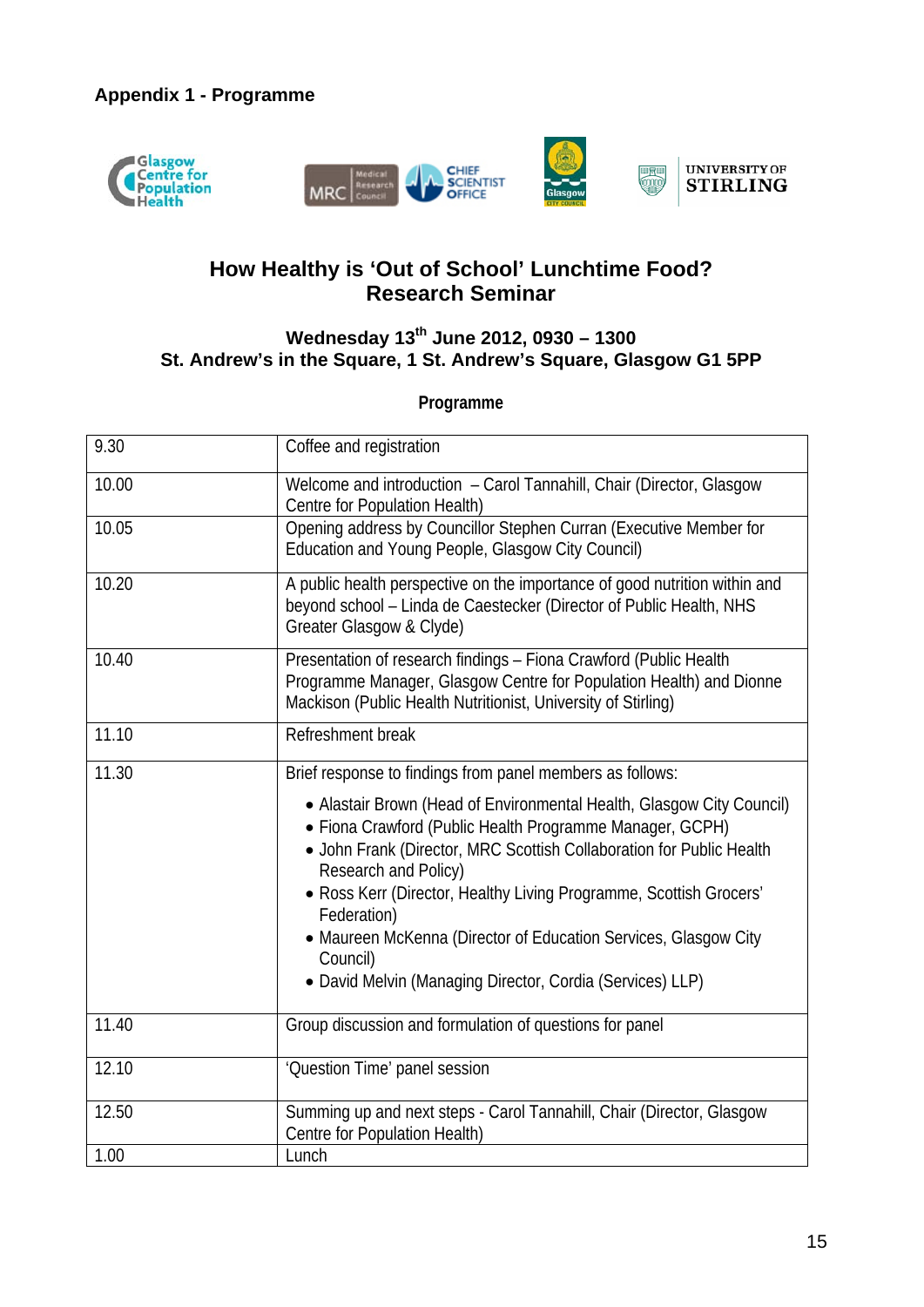## **Appendix 2 – Delegate List**

| <b>First Name</b> | <b>Surname</b>   | <b>Organisation</b>                         |
|-------------------|------------------|---------------------------------------------|
| Brooklyn          | <b>Adkins</b>    | Pupil, St. Paul's High School               |
| Sarah             | Archibald        | Queen Margaret University                   |
| Nina              | <b>Baker</b>     | <b>Glasgow City Council</b>                 |
| Frances           | <b>Birch</b>     | <b>NHS Health Scotland</b>                  |
| Paul              | <b>Birkin</b>    | <b>Glasgow City Council</b>                 |
| Siobhan           | <b>Boyle</b>     | Glasgow City CHP - South Sector             |
| Claire            | <b>Brown</b>     | <b>Consumer Focus Scotland</b>              |
| Alastair          | <b>Brown</b>     | <b>Glasgow City Council</b>                 |
| Alicia            | <b>Bryce</b>     | Queen Margaret University                   |
| Dominika          | Bugajska-Brown   | NHS Greater Glasgow & Clyde                 |
| Jane              | <b>Bunting</b>   | Independent                                 |
| Martin            | Caraher          | London City University                      |
| Liam              | Carleton         | Shawlands Academy                           |
| Robert            | Carroll          | All Saints Secondary School                 |
| Stephanie         | Chambers         | University of Dundee                        |
| Helen             | Clark            | <b>Glasgow City Council</b>                 |
| Patricia          | Collins          | NHS Greater Glasgow & Clyde                 |
| Eilidh            | Colquhoun        | Pupil, Bannerman High School                |
| Philip            | Conaglen         | <b>NHS Fife</b>                             |
| Michael           | Craig            | <b>NHS Health Scotland</b>                  |
| Fiona             | Crawford         | <b>Glasgow Centre for Population Health</b> |
| Stephen           | Curran           | <b>Glasgow City Council</b>                 |
| Sarah             | Darroch          | NHS Greater Glasgow & Clyde                 |
| Linda             | De Caestecker    | NHS Greater Glasgow & Clyde                 |
| Margaret          | Dorward          | <b>Holyrood Secondary School</b>            |
| Sandra            | Drummond         | Queen Margaret University                   |
| Leigh             | Edwardson        | <b>Scottish Government</b>                  |
| Anne              | Ellaway          | <b>Medical Research Council</b>             |
| Peter             | Faassen Der Heer | <b>Scottish Government</b>                  |
| Kathryn           | Farrow           | <b>Glasgow City Council</b>                 |
| Lyndsey           | Fogg             | <b>Scottish Government</b>                  |
| Richard           | Forsyth          | <b>British Heart Foundation</b>             |
| Carol             | Frame            | Glasgow Centre for Population Health        |
| John              | Frank            | <b>MRC SCPHRP</b>                           |
| Irene             | Friel            | Knightwood Secondary School                 |
| Reece             | Glackin          | Pupil, All Saints Secondary                 |
| Julie             | Gordon           | NHS Greater Glasgow & Clyde                 |
| Norma             | Greenwood        | NHS Greater Glasgow & Clyde                 |
| James             | Grubb            | Pupil, All Saints Secondary                 |
| Alison            | Guthrie          | Pirie Park & Hydland Parent Councils        |
| Helena            | Hailstone        | Cordia (Services) LLP                       |
| Laura             | Hainan           | Glasgow City CHP - North East Sector        |
| Anthony           | Hamilton         | All Saints Secondary                        |
| Kayleigh          | Henry            | Pupil, St. Paul's High School               |
| Lisa              | Jones            | Pupil, Shawlands Academy                    |
| Russell           | Jones            | <b>Glasgow Centre for Population Health</b> |
| Ross              | Kerr             | <b>Scottish Grocers Federation</b>          |
| Lesley            | Kirkwood         | <b>Education Scotland</b>                   |
| Nicola            | Lockhart         | Springburn Academy                          |
| Nancy             | Loftus           | Cardonald Primary & Rosshall Parent Member  |
| Andy              | MacGregor        | Scottish Centre for Social Research         |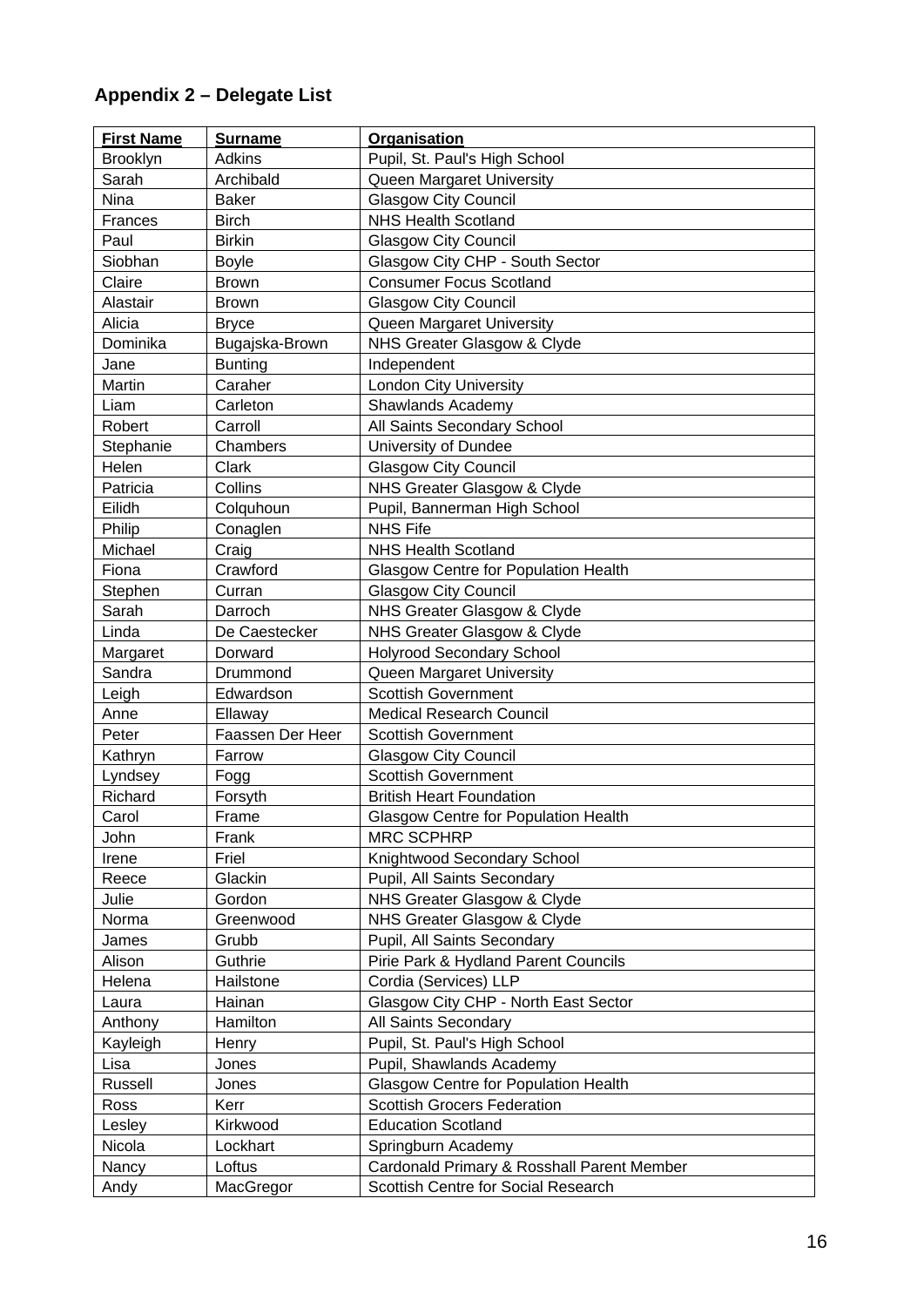| Dionne       | Mackison     | The University of Stirling                  |
|--------------|--------------|---------------------------------------------|
| Sarah        | McChristie   | East Dunbartonshire CHP                     |
| John         | Mackay       | St. Paul's High School                      |
| Maureen      | McKenna      | <b>Glasgow City Council</b>                 |
| Morgan       | Maclachlan   | Pupil, St. Paul's High School               |
| Kelda        | McLean       | <b>Glasgow Centre for Population Health</b> |
| Paul         | McLean       | Glasgow Life                                |
| Carol        | McNamara     | Pupil, Shawlands Academy                    |
| Karen        | <b>McNee</b> | <b>Scottish Government</b>                  |
| Suzanne      | McShane      | <b>Glasgow City Council</b>                 |
| Fiona        | Malcolm      | Glasgow Life                                |
| Joanne       | Martin       | Pupil, Springburn Academy                   |
| David        | Melvin       | Cordia (Services) LLP                       |
| Jean         | Miller       | Cordia (Services) LLP                       |
| Jodi         | Millott      | East Renfrewshire CHCP                      |
| Suzanne      | Moffatt      | St. Mungo's Academy                         |
| John         | Mooney       | (SCPHRP) MRC Human Genetics Unit            |
| Linda        | Morris       | NHS Greater Glasgow & Clyde                 |
| Anne         | Muir         | East Dunbartonshire CHP                     |
| Lesley       | Mullholland  | Bannerman High School                       |
| Lynn         | Naven        | <b>Glasgow Centre for Population Health</b> |
| Wendy        | Onabule      | Pupil, Springburn Academy                   |
| Sharon       | O'Neil       | Glasgow City CHP - North West Sector        |
| Gillian      | Paulie       | Pupil, Bannerman High School                |
| Richard      | Porter       | Pupil, Springburn Academy                   |
| Gillian      | Purdon       | Food Standard Agency in Scotland            |
| Connor       | Quail        | Pupil, All Saints Secondary                 |
| Angelica     | Quatela      | Queen Margaret University                   |
| Rosalind     | Ramage       | Glasgow City CHP - North East Sector        |
| Elizabeth    | Robertson    | Inverclyde Council                          |
| Karen        | Scott        | Healthier Eating Royston Experience (HERE)  |
| Carol        | Tannahill    | <b>Glasgow Centre for Population Health</b> |
| Martin       | Taulbut      | <b>NHS Health Scotland</b>                  |
| Julie        | Truman       | NHS Greater Glasgow & Clyde                 |
| <b>Bruce</b> | Whyte        | <b>Glasgow Centre for Population Health</b> |
| Christine    | Wilson       | Langside Primary School                     |
| Jonathan     | Wright       | <b>Scottish Government</b>                  |